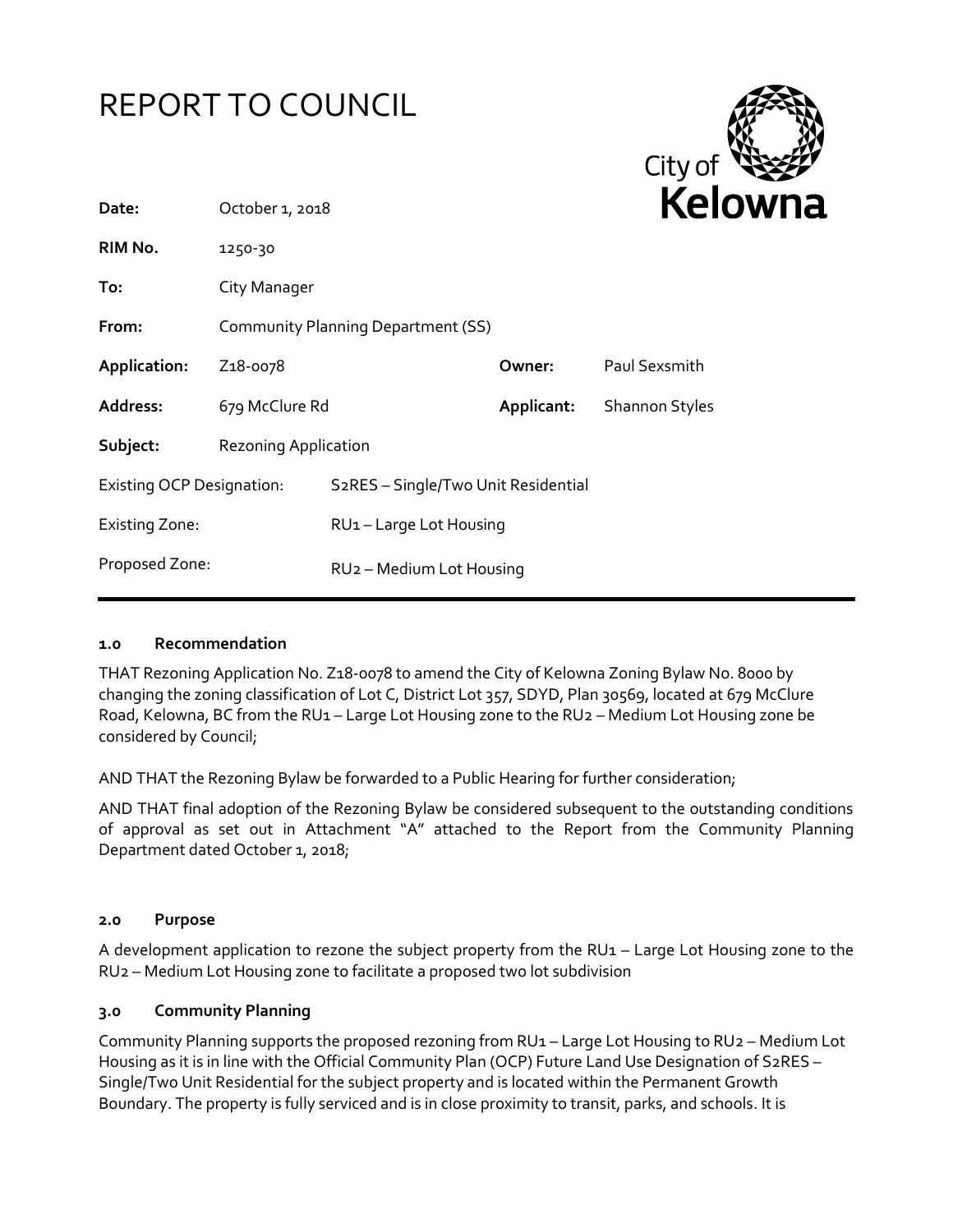therefore consistent with the Compact Urban Growth and Sensitive Infill Housing OCP Land Use Policies. These policies state that growth should occur in areas that are already serviced and have access to transit, and that growth should be designed to be sensitive to the existing character of the neighbourhood.

As a condition of rezoning, the applicant will be required to upgrade the adjacent frontage by installing curb and gutter, storm drainage and pavement widening or by providing cash in lieu for the frontage improvements.

# **4.0 Proposal**

4.1 Background

The subject property currently has an existing one storey single family dwelling with two accessory buildings located on the property.

# 4.2 Project Description

The proposed rezoning from RU1 to RU2 would facilitate the development of a two lot subdivision of the subject property. The proposed rezoning meets all of the zoning regulations and does not require any variances.

In order to facilitate the proposed subdivision, the existing single family dwelling will remain and the existing accessory buildings will be demolished and subsequently removed.

# 4.3 Site Context

The subject property is located in North Okanagan Mission near the intersection of McClure Road and Gordon Drive. It is in close proximity to transit routes located along Gordon Drive and is within walking distance to Mission Ridge Park. The surrounding neighborhood is comprised largely of RU1 – Large Lot Housing zoned properties. Currently, there are two other RU2 – Medium Lot Housing zoned properties within the neighborhood. Other surrounding zones include several RU6 – Two Dwelling Housing and RU1c – Large Lot Housing with Carriage House zoned properties.

Specifically, adjacent land uses are as follows:

| <b>Orientation</b> | Zoning                               | <b>Land Use</b> |
|--------------------|--------------------------------------|-----------------|
| North              | RU <sub>1</sub> – Large Lot Housing  | Residential     |
| East               | RU <sub>1</sub> – Large Lot Housing  | Residential     |
| South              | RU <sub>1</sub> – Large Lot Housing  | Residential     |
| West               | RU <sub>2</sub> – Medium Lot Housing | Residential     |

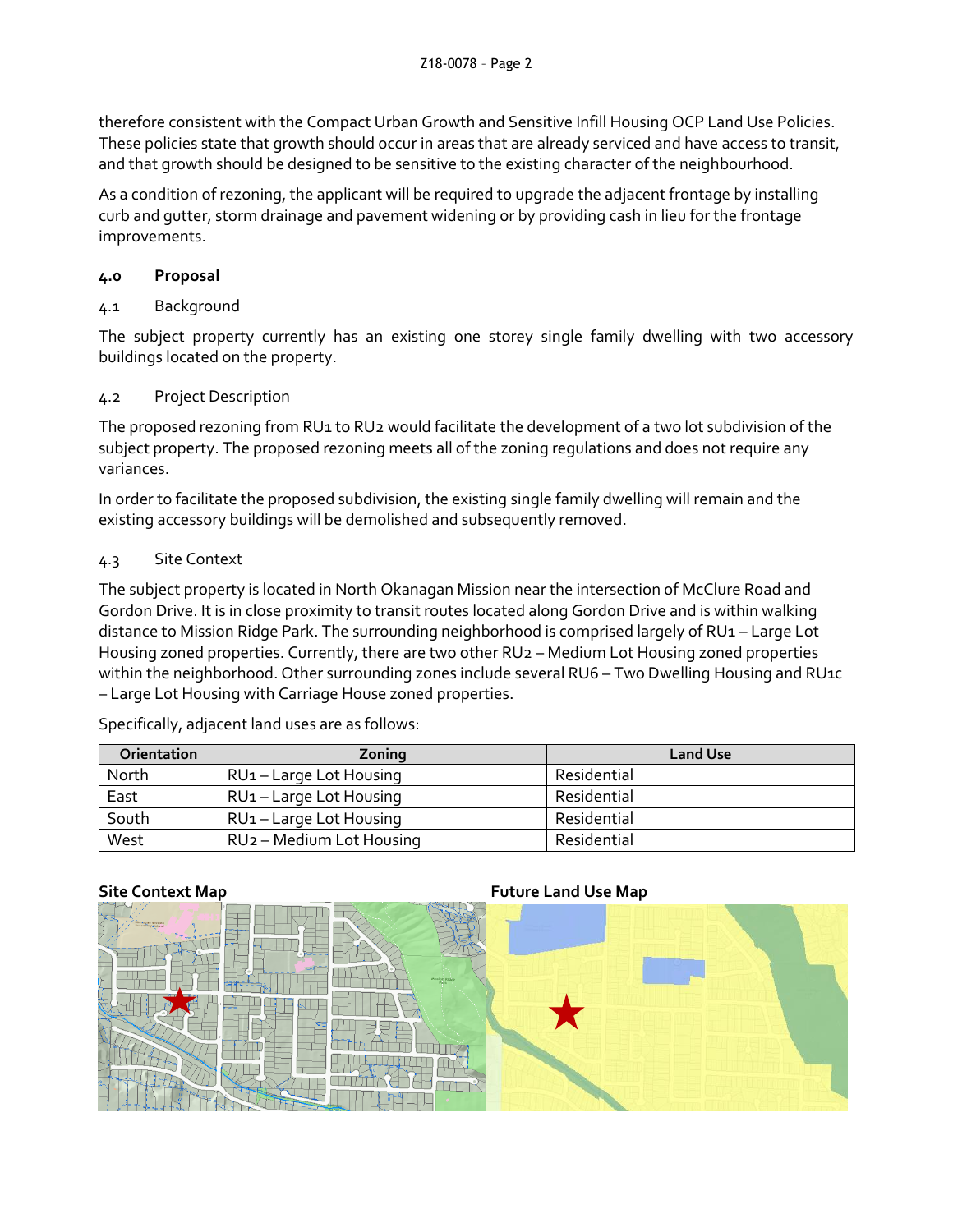

#### **Subject Property Map:** 679 McClure Rd

#### **5.0 Current Development Policies**

5.1 Kelowna Official Community Plan (OCP)

# **Development Process**

**Compact Urban Form.**<sup>1</sup> Develop a compact urban form that maximizes the use of existing infrastructure and contributes to energy efficient settlement patterns. This will be done by increasing densities (approximately 75 - 100 people and/or jobs located within a 400 metre walking distance of transit stops is required to support the level of transit service) through development, conversion, and re-development within Urban Centres (see Map 5.3) in particular and existing areas as per the provisions of the Generalized Future Land Use Map 4.1.

**Sensitive Infill.**<sup>2</sup> Encourage new development or redevelopment in existing residential areas to be sensitive to or reflect the character of the neighbourhood with respect to building design, height and siting.

# **6.0 Technical Comments**

- 6.1 Building & Permitting Department
	- No comment
- 6.2 Development Engineering Department
	- See Attachment A.

<sup>-</sup><sup>1</sup> City of Kelowna Official Community Plan, Policy 5.2.3 (Development Process Chapter).

<sup>&</sup>lt;sup>2</sup> City of Kelowna Official Community Plan, Policy 5.22.6 (Development Process Chapter).